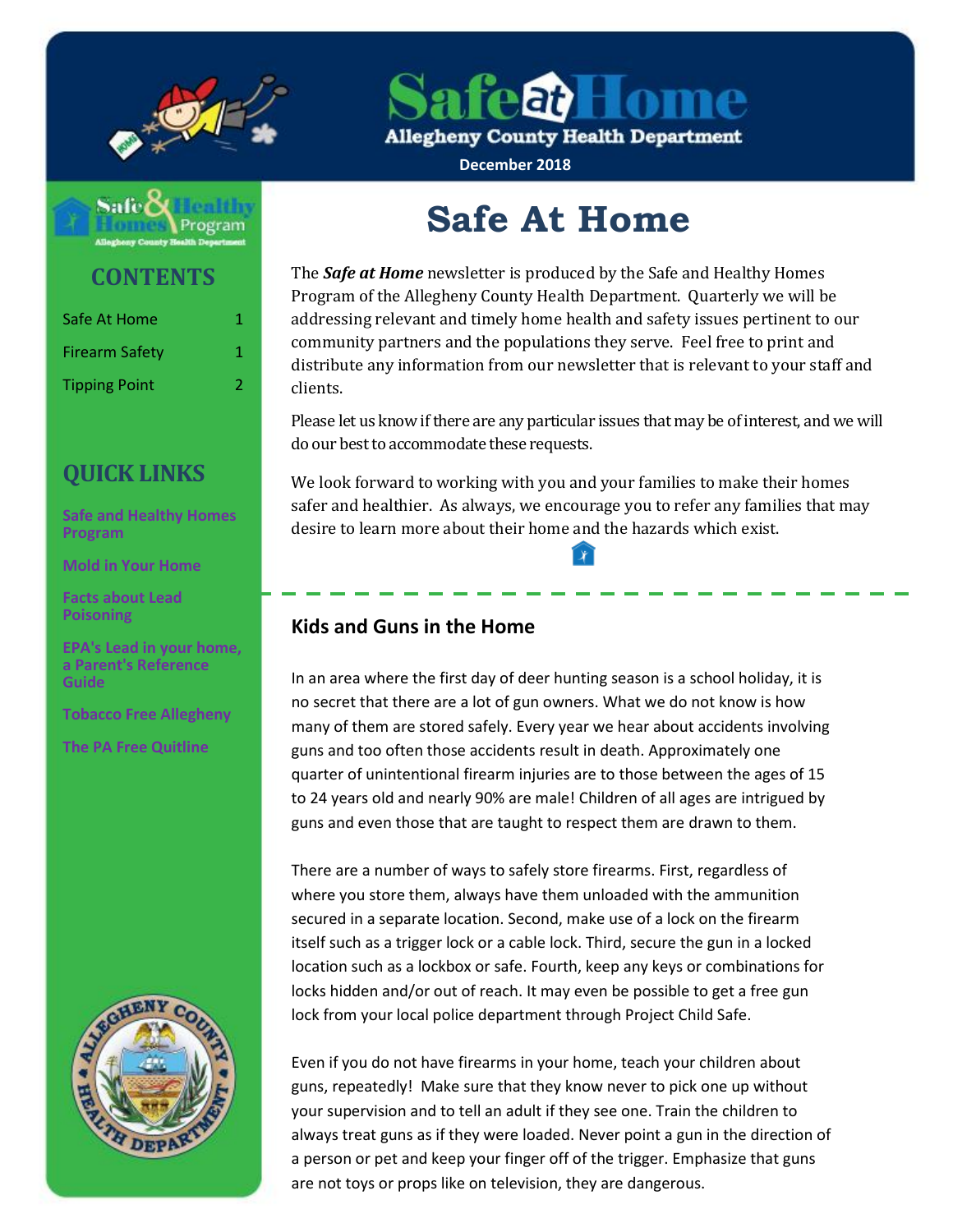Talk to friends and family about their firearms if your child spends time in their home. Are they taking similar precautions to those above? Think about any other children that might come to your home. Do they have education or training like your child does?

For further reading or more information check out the links below:

Project Childsafe

<http://www.projectchildsafe.org/news/ten-tips-firearm-safety-your-home>

Safe Kids Worldwide

<https://www.safekids.org/tip/gun-safety-tips>

American Academy of Pediatrics

<https://www.healthychildren.org/English/safety-prevention/at-home/Pages/Handguns-in-the-Home.aspx>

#### **Tip-Over Hazards in the Home**

Tis the season when the weather gets colder and snowier, leading us to spend more time indoors where it's warm. This also includes children spending most of their play time in the home. One type hazard to be mindful of when children are playing in the home is the tip over hazard. When compared to other locations, the home is the most likely place for tip-over incidents to occur.

Children tend to be adventurous and like to climb on furniture. Sometimes these pieces of furniture can tip over, causing children to become injured or trapped underneath. Items such as televisions, dressers, and bookcases are some of the most common objects to tip over in the home. According to a 2018 report by the Consumer Product Safety Commission (CPSC), there were an estimated annual average of 28,300 emergency department treated injuries due to tip-over incidents between 2015 and 2017. The same CPSC report also states that there were 542 reported fatalities associated with tip-over incidents between 2000 and 2017.

The age group most affected by tip-over injuries and fatalities is young children, specifically age five and under. According to the CPSC's "Anchor It" campaign, two-thirds of television and furniture tip-over fatalities involve toddlers. In addition, CPSC reports that 37% of television tip-over injuries involve children 2 to 3 years of age and 42% of furniture tip-over injuries involve children 1 to 2 years of age.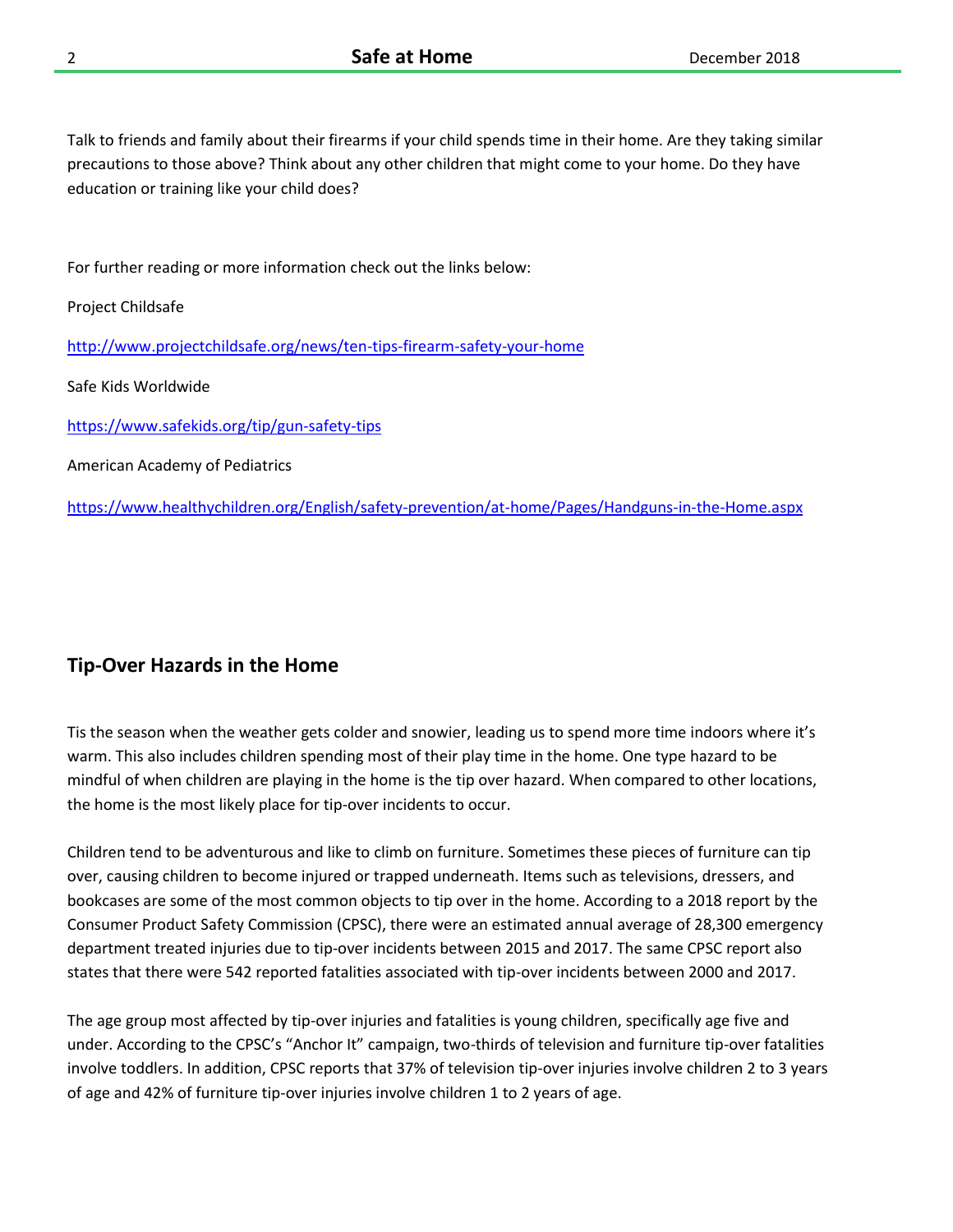Here are some ways to prevent tip-over accidents in the home:

- Install anti-tip devices such as metal cables, brackets, or wall straps to secure furniture to the wall or floor
- Mount flat panel televisions to the wall or to sturdy pieces of furniture
- Use sturdy and appropriate furniture such as television stands and media centers designed specifically for televisions of certain types/sizes
- Follow manufacturer's instructions for installing and securing televisions and furniture
- Use multipurpose latches to prevent children from opening drawers, cabinets, or oven doors
- Remove tempting objects like toys and remote controls from high places so that children are less likely to climb furniture to reach them
- Actively supervise children at all times, especially in rooms with televisions and heavy furniture
- Place older box style televisions on sturdy, low bases and push them as far back as possible
- Store heavier objects on lower shelves or in lower drawers

For more information on tip-over hazards, please check out the links below to learn more:

Consumer Product Safety Commission's "Anchor It" campaign

<https://www.anchorit.gov/> and [https://www.cpsc.gov/Safety-Education/Safety-Education-](https://www.cpsc.gov/Safety-Education/Safety-Education-Centers/Tipover-Information-Center/)[Centers/Tipover-Information-Center/](https://www.cpsc.gov/Safety-Education/Safety-Education-Centers/Tipover-Information-Center/)

American Academy of Pediatrics

[https://www.healthychildren.org/English/safety-prevention/at-home/Pages/Preventing-](https://www.healthychildren.org/English/safety-prevention/at-home/Pages/Preventing-Furniture-and-TV-Tip-Overs.aspx)[Furniture-and-TV-Tip-Overs.aspx](https://www.healthychildren.org/English/safety-prevention/at-home/Pages/Preventing-Furniture-and-TV-Tip-Overs.aspx)